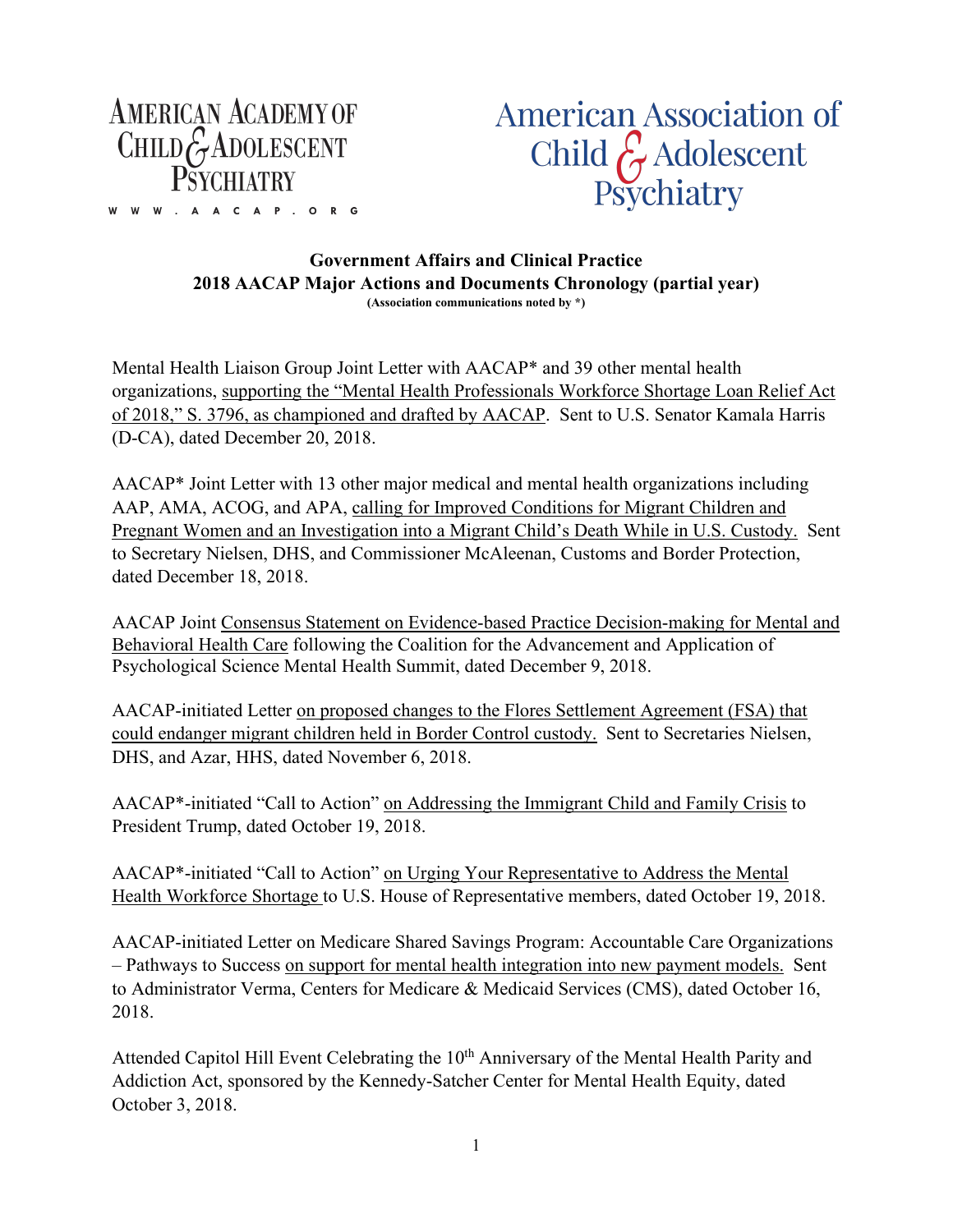Mental Health Liaison Group Joint Letter with 47 other major mental health organizations including AACAP\*, AAP, APA (Psychological), and NAMI supporting the inclusion of language in H.R. 6 to increase the substance abuse workforce. Sent to House and Senate leadership, dated September 21, 2018.

*JAACAP* Editors' Statement opposing the practice of separating children from their families at the US border and announcing the creation of an open access collection of articles on the effects of separation, early life trauma, and related topics. Sent to AACAP members and *JAACAP* subscribers, dated September 20, 2018.

AACAP Joint Letter with 37 other major medical professional organizations, originated by The Patient-Centered Evaluation and Management Services Coalition, urging CMS to delay the revision of the E/M payment and documentation system as proposed in the Medicare Physician Fee Schedule proposed rule until the agency reviews the recommendations that will be made by the AMA-convened CPT/RUC Workgroup early next year. Sent to Administrator Verma, Centers for Medicare and Medicaid Services (CMS), dated September 10, 2018.

AACAP-initiated Comments on Medicare Program: Revisions to Payment Policies Under the Physician Fee schedule and Other Revisions to Part B for CY 2019, supporting the CMS "Patients Over Paperwork" initiative and urging delay in changing E/M payment policy, pending AMA CPT/RUC Workgroup recommendations. Sent to Administrator Verma, Centers for Medicare & Medicaid Services (CMS), dated September 5, 2018.

AACAP Joint Letter with 162 other major medical and health professional organizations, originated by AMA, asking CMS not to finalize in 2019 the Evaluation and Management proposals in the Medicare Physician Fee Schedule proposed rule until recommendations are reviewed from the AMA CPT/RUC Workgroup, convened in response to these proposals. Sent to Administrator Verma, Centers for Medicare and Medicaid Services (CMS), dated August 27, 2018.

Brief of Amici Curiae, including AACAP, filed in Fourth Circuit U.S. Court of Appeals, involving the constitutionality of U.S. Immigration and Customs Enforcement policy of transferring parents to detention facilities away from their children, dated August 22, 2018.

Mental Health Liaison Group Joint Letter with AACAP\* and 39 other mental health organizations, supporting the "Mental Health Professionals Workforce Shortage Loan Relief Act of 2018," H.R. 6597, as championed and drafted by AACAP. Sent to U.S. Reps. John Katko (R-NY) and Grace Napolitano (D-CA), dated August 21, 2018.

AACAP-initiated Letter to Iowa Board of Medicine, commenting on proposed Joint Rule on psychologist prescribing, dated August 21, 2018.

> American Association of Child G Adolescent<br>Psychiatry